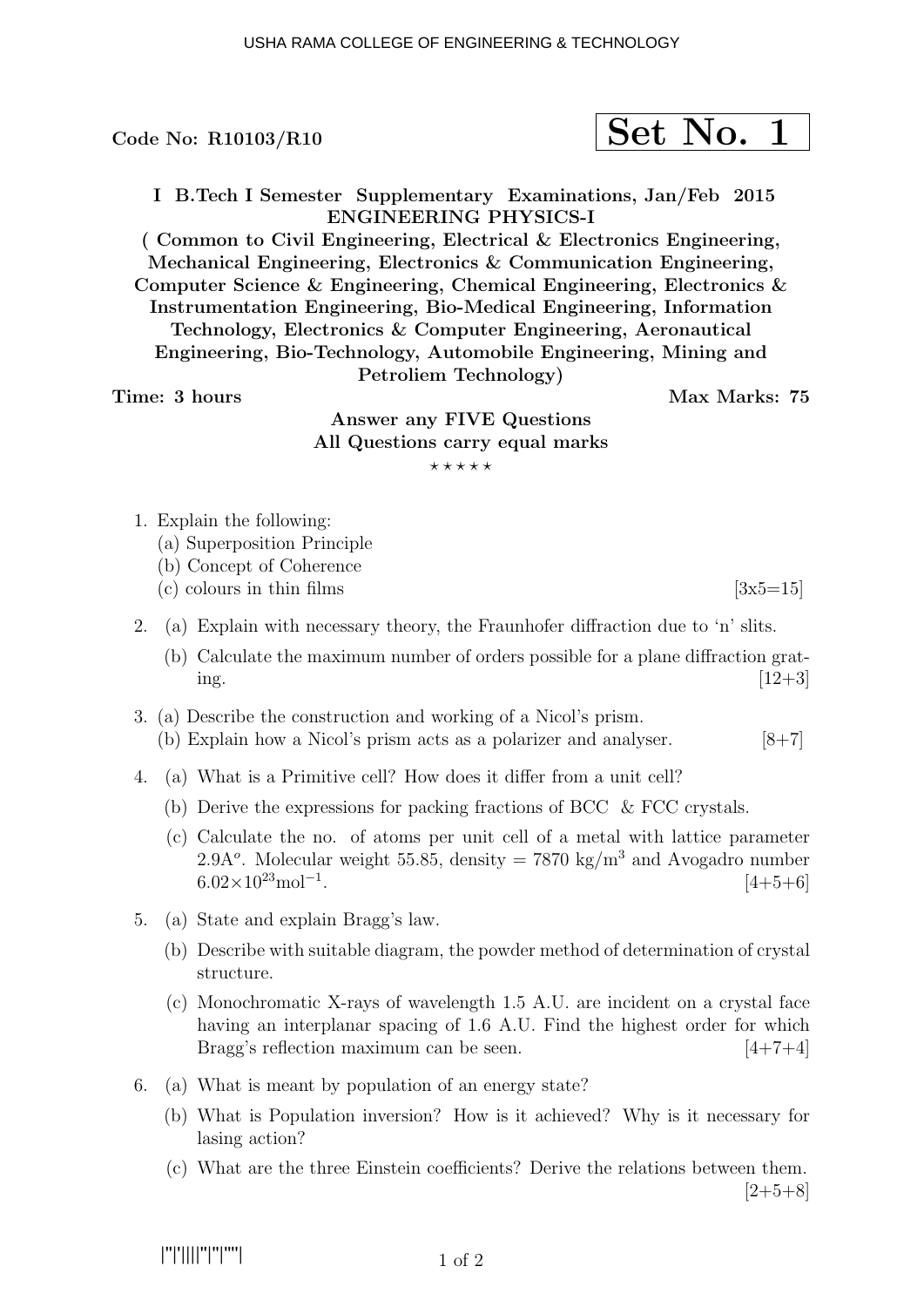

- 7. (a) What are the conditions to produce total internal reflection in optical fiber.
	- (b) Describe structure of different types of Optical fibers with ray paths.
	- (c) Explain the role of optical fibers in medicine and industry.  $[3+8+4]$
- 8. (a) Explain the basic principle of ultrasonic testing. (b) What are the advantages and limitations of ultrasonic testing.  $[5+10]$

 $***$ \*\*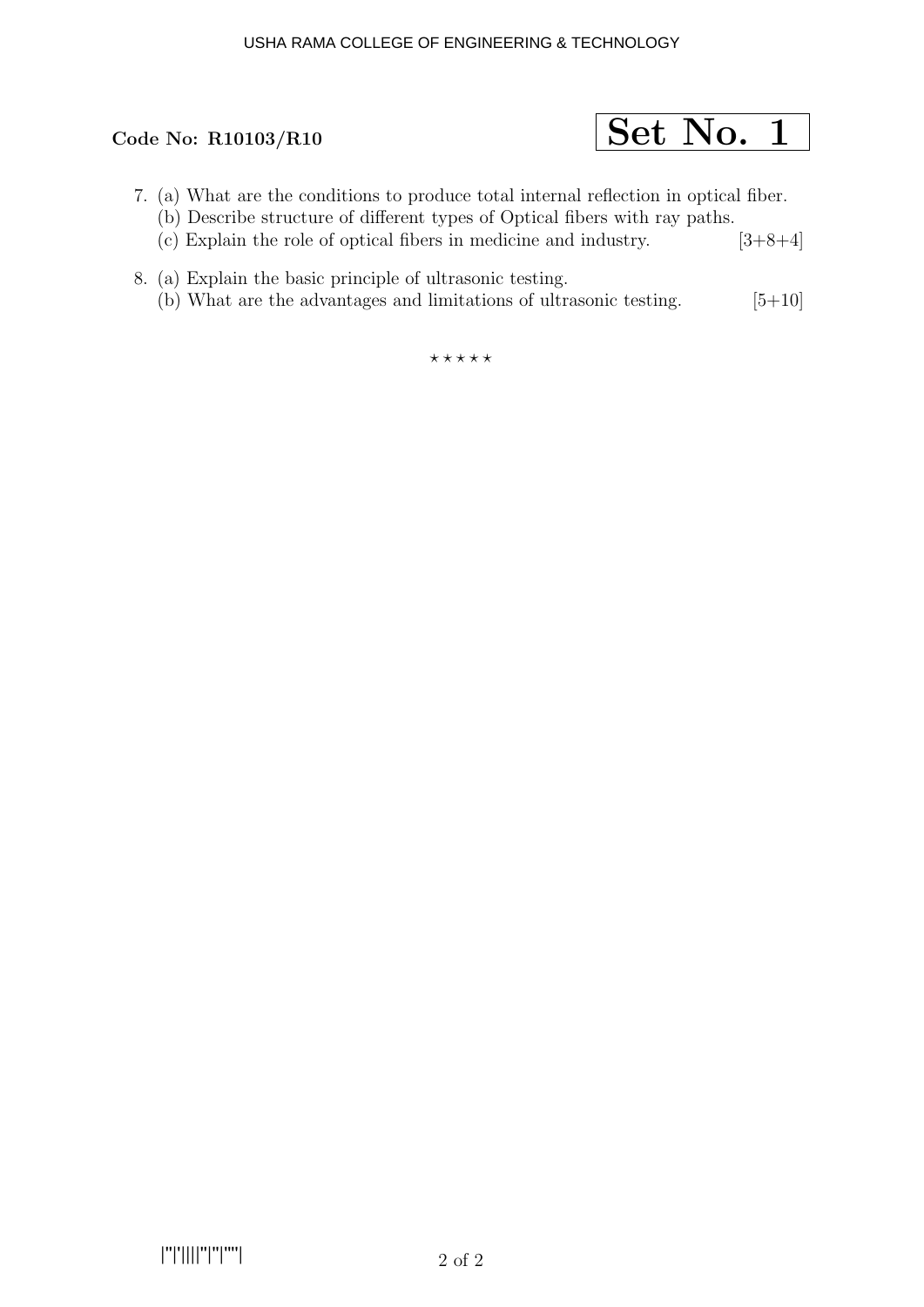$$
\fbox{Set No. 2}
$$

I B.Tech I Semester Supplementary Examinations, Jan/Feb 2015 ENGINEERING PHYSICS-I

( Common to Civil Engineering, Electrical & Electronics Engineering, Mechanical Engineering, Electronics & Communication Engineering, Computer Science & Engineering, Chemical Engineering, Electronics & Instrumentation Engineering, Bio-Medical Engineering, Information Technology, Electronics & Computer Engineering, Aeronautical Engineering, Bio-Technology, Automobile Engineering, Mining and Petroliem Technology)

### Time: 3 hours Max Marks: 75

# Answer any FIVE Questions All Questions carry equal marks  $***$ \*\*

- 1. (a) Explain the interference of light due to thin films in Reflection Geometry. (b) What is Coherent Length? Explain  $[12+3]$
- 2. (a) Differentiate between interference and diffraction intensity patterns. How do you differentiate the Fresnel diffraction to that of Fraunhofer diffraction? (b) How many orders will be visible, if the wavelength of light is 5000. Given that the number of lines per centimeter on the grating is  $6655$ . [11+4]
- 3. (a) What is a quarter wave plate? Deduce its thickness for a given wave length in terms of its refractive indices.
	- (b) Find the minimum thickness of half wave and quarter wave plates for a light beam of wavelength 589.3nm. If  $\mu_o = 1.65833$  and  $\mu_e = 1.48640$ . [11+4]
- 4. (a) Describe the seven crystal systems with diagrams. (b) Classify various lattice types in the crystal system.  $[10+5]$
- 5. (a) Explain how the crystal structure will be determined by Powder method?
	- (b) Calculate distance between two successive parallel planes having miller indices (hkl).  $[7+8]$
- 6. (a) What is laser? What are the important characteristics of lasers?
	- (b) Derive the expression for energy density of radiation in terms of Einstein coefficients.
	- (c) What are the industrial applications of lasers?  $[5+7+3]$
- 7. (a) Describe the structures of different types of optical fibers with ray paths.
	- (b) What are the conditions to produce total internal reflection in optical fiber.
	- (c) Calculate the numerical aperture for an optical fiber with core and cladding refractive indices being 1.48 and 1.45 respectively.  $[8+3+4]$
- 8. (a) Write a detailed notes on the methods and systems corresponding to Non destructive testing using ultrasonic waves.

|''|'||||''|''|''''|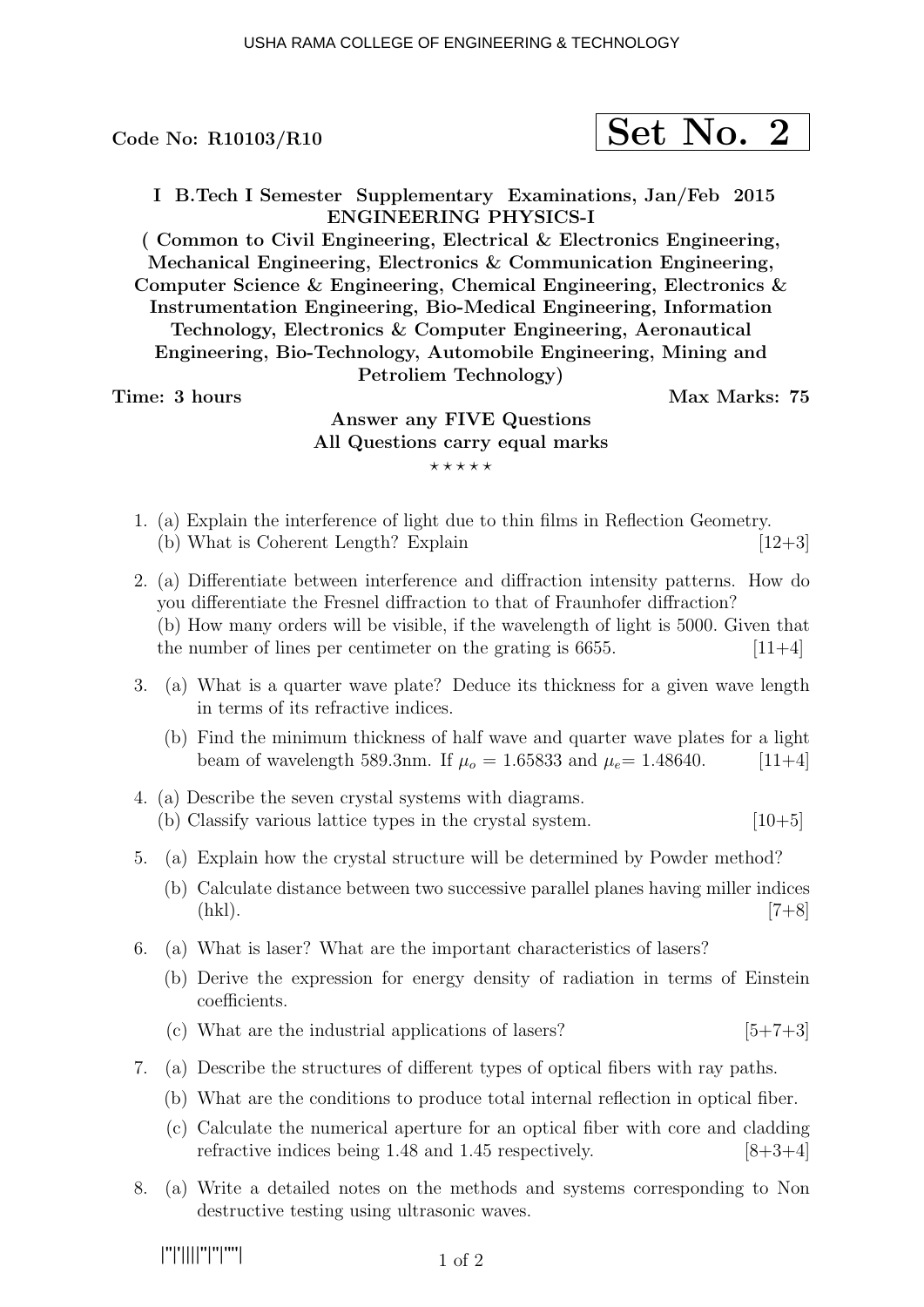

(b) Explain in detail the classification of the different types of ultrasonic waves with diagrams and specific utility.  $[8\!+\!7]$ with diagrams and specific utility.

 $***$ \*\*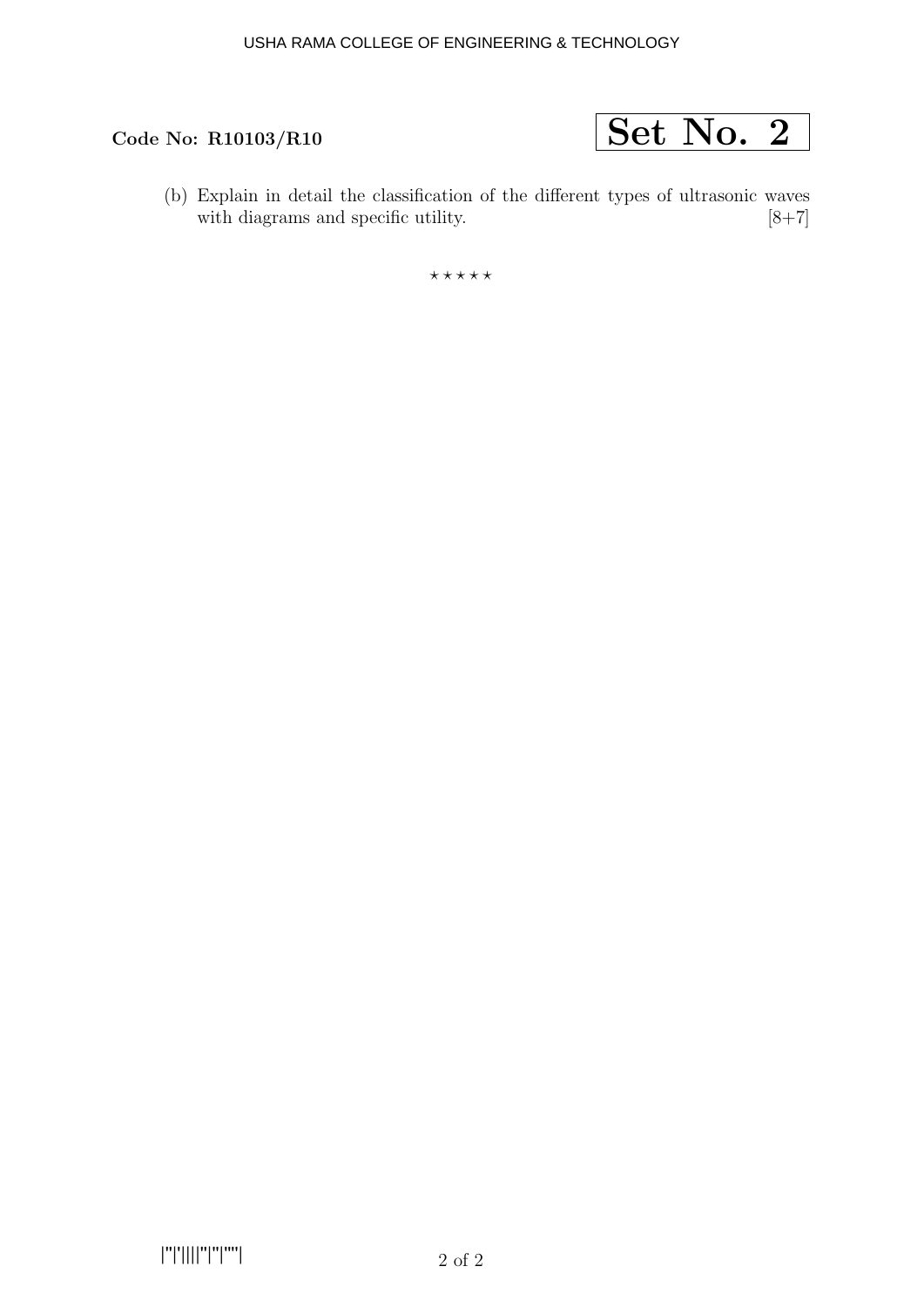I B.Tech I Semester Supplementary Examinations, Jan/Feb 2015 ENGINEERING PHYSICS-I

( Common to Civil Engineering, Electrical & Electronics Engineering, Mechanical Engineering, Electronics & Communication Engineering, Computer Science & Engineering, Chemical Engineering, Electronics & Instrumentation Engineering, Bio-Medical Engineering, Information Technology, Electronics & Computer Engineering, Aeronautical Engineering, Bio-Technology, Automobile Engineering, Mining and Petroliem Technology)

Time: 3 hours and the set of the Max Marks: 75

# Answer any FIVE Questions All Questions carry equal marks  $***$ \*\*

- 1. (a) Explain the phenomenon of interference.
	- (b) What are the necessary conditions for obtaining interference fringes.
	- (c) Give the analytical treatment of interference of light and hence obtain the condition for maximum and minimum intensity.  $[3+4+8]$
- 2. (a) What is meant by diffraction of light? Explain it on the basis of Huygen's wave theory.
	- (b) Obtain the condition for primary maxima in Fraunhofer diffraction due to single slit and derive an expression for width of the central maxima.
	- (c) Write notes on Rayleigh's Criterion  $[4+7+4]$
- 3. (a) Describe the construction and working of a Nicol's prism. (b) Distinguish between Un Polarized and Polarized Lights. [8+7]
- 4. (a) What is space lattice? Find the Packing Fraction for BCC & FCC crystals.
	- (b) Define Coordination number & Atomic radius.
	- (c) Iron has BCC structure with atomic weight 55.85 and density  $7860 \text{ kg/m}^3$ . Find the lattice constant. [7+4+4]
- 5. (a) Explain how the crystal structure will be determined by Laue method?
	- (b) Derive the expression for the Bragg's law. [7+8]
- 6. (a) What is meant by life time of an energy level? What are the life times of ground state, excited state and metastable state?
	- (b) Derive the relation between different Einstein coefficients.
	- (c) Describe the lasing action in lasers.  $[5+7+3]$
- 7. (a) Explain the principle of optical fiber
	- (b) What is meant by Numerical aperture? Derive expression for Numerical aperture.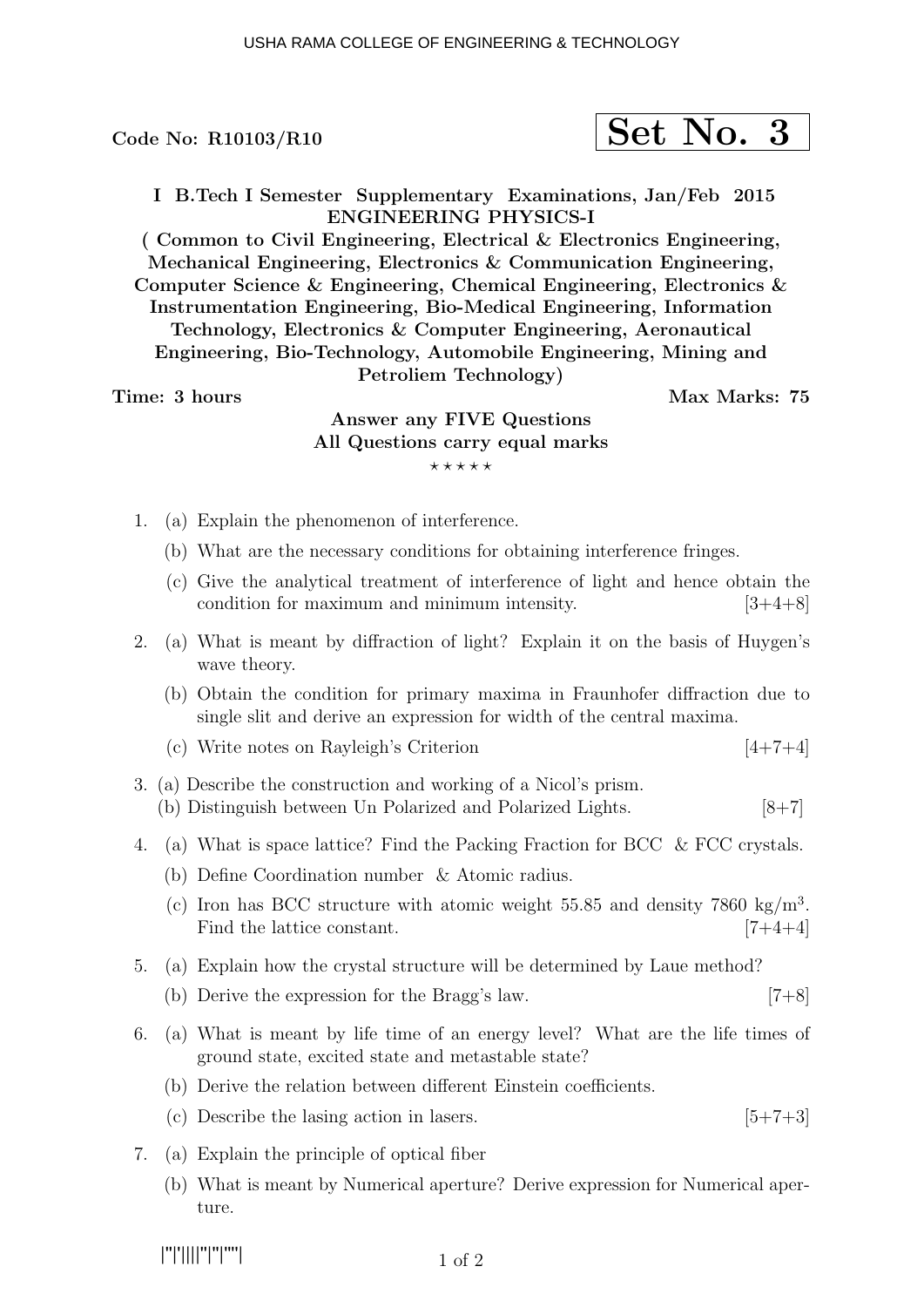### USHA RAMA COLLEGE OF ENGINEERING & TECHNOLOGY



- (c) The numerical aperture of an optical fiber is .039. If the fractional refractive index change of the material of its core and cladding is 0.05. Calculate the refractive index of material of the core.  $[3+8+4]$
- 8. (a) What are Ultrasonic transducers? Write a note on quartz crystal transducer.
	- (b) Explain the need of inspection standards in ultrasonic inspection.
	- (c) Write a note on couplants used in ultrasonic inspection.  $[6+6+3]$

 $\star\star\star\star\star$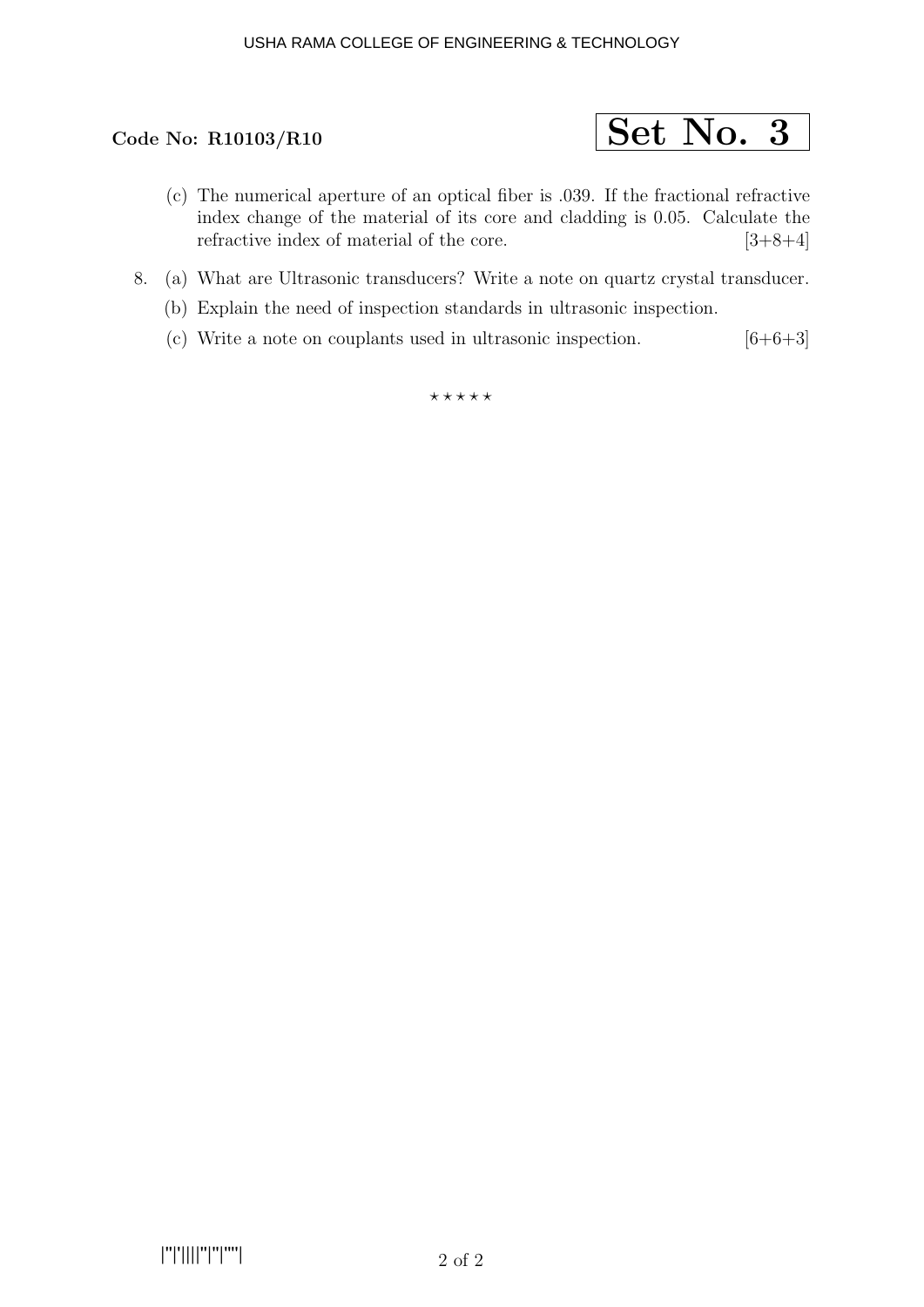$$
\fbox{Set No. 4}
$$

I B.Tech I Semester Supplementary Examinations, Jan/Feb 2015 ENGINEERING PHYSICS-I

( Common to Civil Engineering, Electrical & Electronics Engineering, Mechanical Engineering, Electronics & Communication Engineering, Computer Science & Engineering, Chemical Engineering, Electronics & Instrumentation Engineering, Bio-Medical Engineering, Information Technology, Electronics & Computer Engineering, Aeronautical Engineering, Bio-Technology, Automobile Engineering, Mining and Petroliem Technology)

### Time: 3 hours Max Marks: 75

# Answer any FIVE Questions All Questions carry equal marks  $***$ \*\*

- 1. (a) Explain the principle of Superposition of waves.
	- (b) Explain Young's experiment and derive the expression for fringe width.
	- (c) Two coherent sources produce interference pattern. Intensity ratio of bright fringe to dark fringe is 9:1. Calculate the intensity ratio of the sources.

 $[3+8+4]$ 

- 2. (a) What is meant by Diffraction of light? Explain it on the basis of Huygen's wave theory.
	- (b) Explain with necessary theory how wavelength of spectral line is determined using plane diffraction grating. [7+8]
- 3. (a) What is a quarter wave plate? Deduce its thickness for a given wave length in terms of its refractive indices.
	- (b) Find the minimum thickness of half wave and quarter wave plates for a light beam of wavelength 589.3nm. If  $\mu_o = 1.65833$  and  $\mu_e = 1.48640$ . [11+4]
- 4. (a) What is Crystal structure? Can a Unit cell be a primitive cell?
	- (b) Distinguish between a crystal and an amorphous solid?
	- (c) Derive the expression for density of crystal in terms of lattice constant.  $[5+5+5]$
- 5. (a) Explain how the crystal structure will be determined by Powder method?
	- (b) Calculate distance between two successive parallel planes having miller indices (hkl).  $[7+8]$
- 6. (a) Explain the basic principles for producing laser beam.
	- (b) Distinguish between ordinary light and laser light.
	- (c) Explain the uses of laser in various fields.  $[6+5+4]$
- 7. (a) Explain the principle behind the functioning of an optical fiber.
	- (b) Define Numerical aperture and derive expression for it.
	- (c) Calculate the angle of acceptance of a given optical fiber, if the refractive indices of the core and cladding 1.5 and 1.45 respectively.  $[4+4+7]$

|''|'||||''|''|''''|